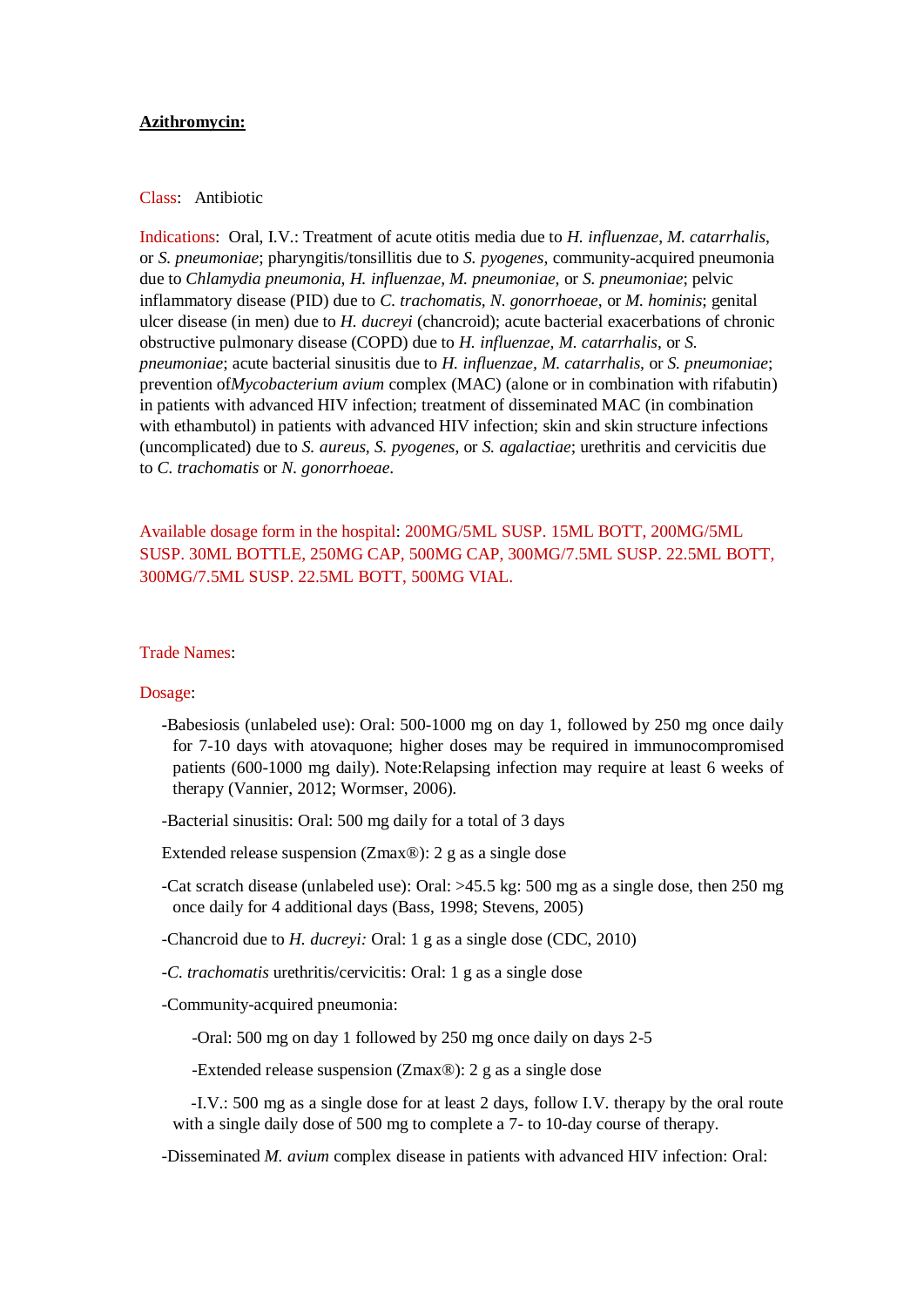*Treatment:* 600 mg daily in combination with ethambutol

 *-Primary prophylaxis:* 1200 mg once weekly (preferred), with or without rifabutin or alternatively, 600 mg twice weekly (CDC, 2009)

 *-Secondary prophylaxis:* 500-600 mg daily in combination with ethambutol (CDC, 2009)

- -Gonococcal infection, uncomplicated (cervix, rectum, urethra) (unlabeled regimen): Oral: 1 g as a single dose in combination with ceftriaxone (preferred) or cefixime (only if ceftriaxone unavailable); if cefixime is used, test-of-cure in 7 days is recommended (CDC, 2012). Note: Monotherapy with azithromycin single dose of 2 g has been associated with resistance and/or treatment failure; however, may be appropriate for treatment of a gonococcal infection in pregnant women who cannot tolerate a cephalosporin (CDC, 2010).
- *-Patients with severe cephalosporin allergy:* 2 g as a single dose and test-of-cure in 7 days (CDC, 2012)
- -Gonococcal infection, uncomplicated (pharynx) (unlabeled use): 1 g as a single dose in combination with ceftriaxone (CDC, 2012)
- -Gonococcal infection, expedited partner therapy (unlabeled use): Oral: 1 g as a single dose in combination with cefixime (CDC, 2012). Note: Only used if a heterosexual partner cannot be linked to evaluation and treatment in a timely manner; dose delivered to partner by patient, collaborating pharmacy, or disease investigation specialist.
- -Granuloma inguinale (donovanosis) (unlabeled use): Oral: 1 g once a week for at least 3 weeks (and until lesions have healed) (CDC, 2010)
- -Mild-to-moderate respiratory tract, skin, and soft tissue infections: Oral: 500 mg in a single loading dose on day 1 followed by 250 mg daily as a single dose on days 2-5

 *Alternative regimen:* Bacterial exacerbation of COPD: 500 mg daily for a total of

3 days

*-M. genitalium* infections (unlabeled use) (confirmed cases in males or females or clinically significant persistent urethritis in males): Oral: 1 g as a single dose or 500 mg on day 1, followed by 250 mg daily on days 2-5 (Manhart, 2011):

 Note: Follow up patients on either regimen in 3-4 weeks for test of cure; consider moxifloxacin for treatment failures (Manhart, 2011)

-Pelvic inflammatory disease (PID): I.V.: 500 mg as a single dose for 1-2 days, follow I.V. therapy by the oral route with a single daily dose of 250 mg to complete a 7-day course of therapy.

-Pertussis (unlabeled use; CDC, 2005): Oral: 500 mg on day 1 followed by 250 mg daily on days 2-5 (maximum: 500 mg daily)

- -Pharyngitis, group A streptococci in penicillin-allergic patients (IDSA guidelines): Oral: 12 mg/kg once daily (maximum: 500 mg daily) for 5 days. Note: Recommended by the Infectious Disease Society of America (IDSA) as an alternative agent for group A streptococcal pharyngitis in penicillin-allergic patients (Shulman, 2012).
- -Prevention of pulmonary exacerbations in patients with noncystic fibrosis bronchiectasis (unlabeled use): Oral: 500 mg 3 days per week. Note: Duration of treatment in clinical